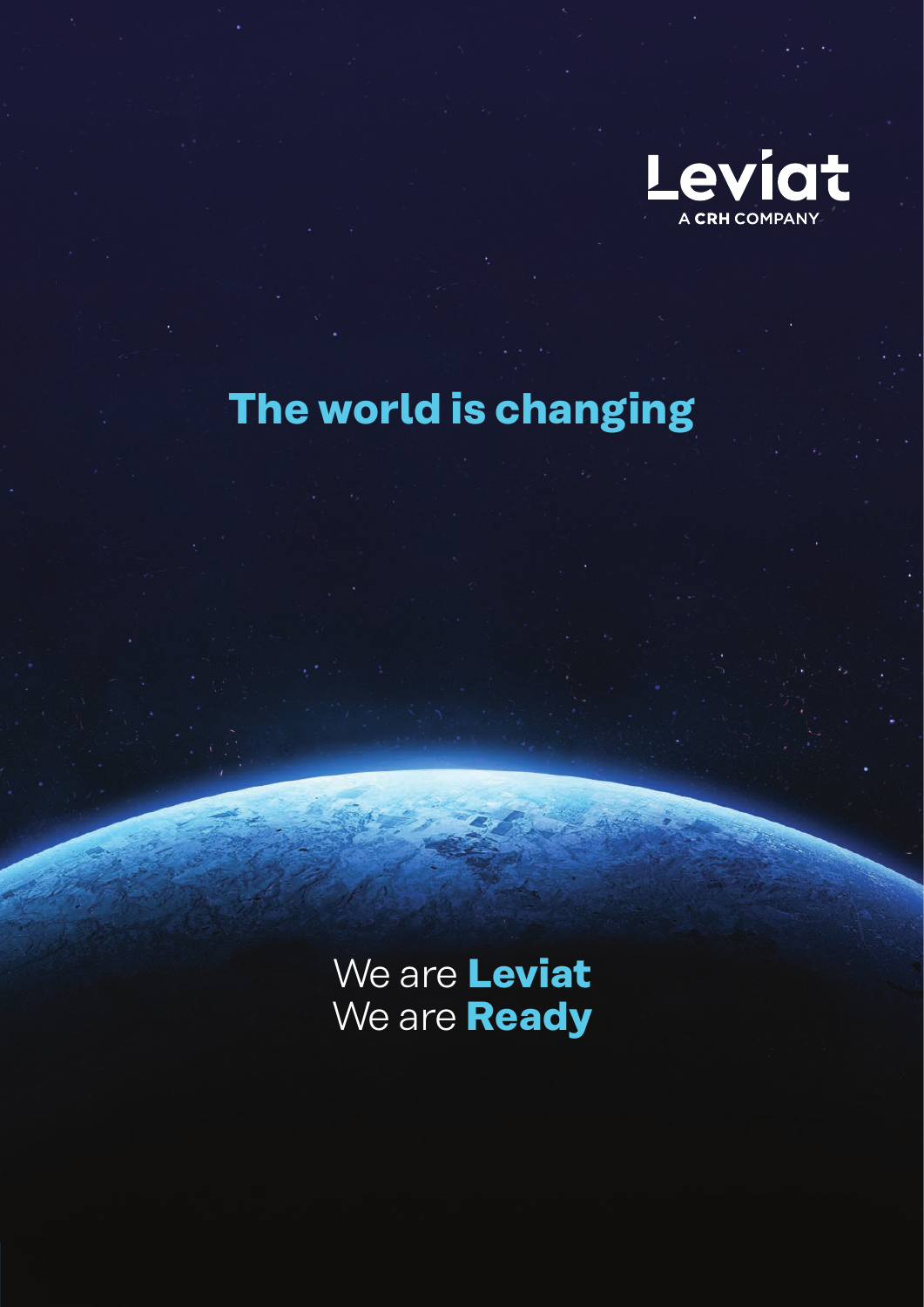## We are **Leviat**

## **Leviat unites the expertise, skills and resources of CRH's construction accessories businesses in a single global organisation.**

By combining our individual strengths, we are better equipped to meet the demands of our customers and the complexities of construction projects on any scale, anywhere in the world.

As Leviat, we imagine, model and make innovative products and engineered solutions for a dynamic industry.

We will support ambitious construction partners to build safer, stronger, faster and better, and continue to turn awe-inspiring architectural visions into reality.

**The world is changing. Whatever the future demands of our industry and the world around us, We are Ready.**

#### **Service**

Leveraging our global engineering resources and manufacturing footprint will enhance our service by making us more agile and responsive.

#### **Innovation**

Combining our extensive technical expertise and market knowledge, and coordinating all our research and development activities, will allow us to innovate more quickly and more effectively.

#### **Digital**

Increasing investment and dedicated resources in digital engineering will accelerate our design and service capabilities, and help us support our customers, and their businesses, better.

### **Our Product Brands**

The former company brands of the CRH construction accessories family have transitioned to product brands within Leviat's extensive product portfolio.

## Ancon

Stainless steel support and restraint fixings for masonry cladding, engineered concrete connections and reinforcement continuity systems.



Innovative concrete connections including lean, high strength steel-concrete composite columns and a comprehensive range of acoustic products.



Dowel and continuouspour jointing systems for slab on ground applications, such as pavements and industrial concrete floors.



Comprehensive range of anchoring, reinforcing, framing and façade fixing technology, for both construction and industrial applications.



Innovative helical wall ties, fixings and masonry repair systems offering concealed, nondisruptive installation techniques.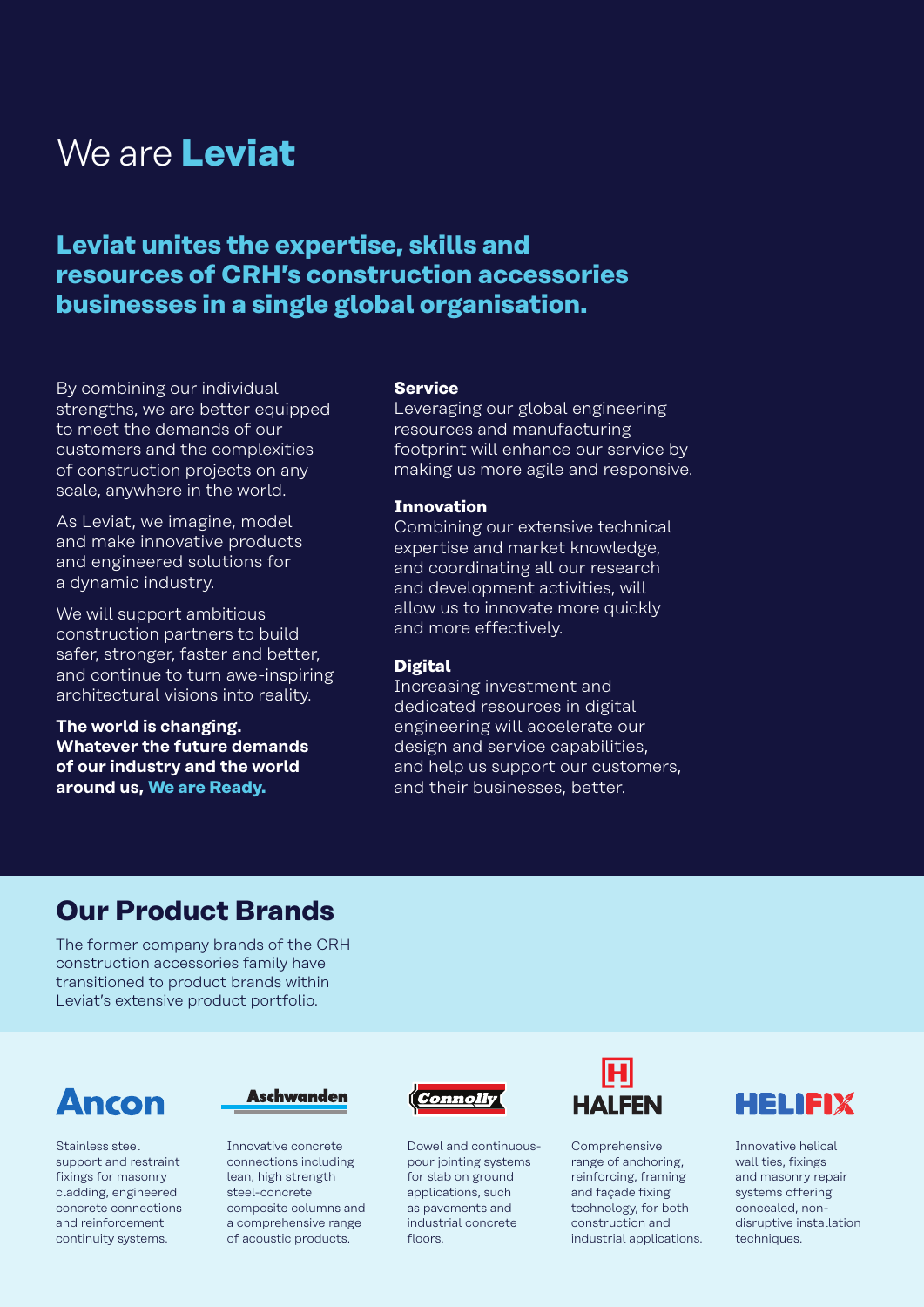## We are **Ready**



Leviat, a CRH company, is part of the world's leading building materials business.

These brands are synonymous with high performance, quality and reliability. Backed by even greater company resources and a coordinated approach to research and development, these product ranges will continue to be improved and extended under Leviat's stewardship.

## **GISEDIO**

Superior jointing systems for industrial concrete floors typically featuring armoured edge protection to reduce maintenance in high traffic areas.

#### **TILE** MeadowBurke

Comprehensive portfolio of engineered construction accessories and safety products for the precast, tilt-up and cast-in place concrete industries.

### **MOMENT**

Wide selection of mechanical rebar splicing technology, precast accessories and post-tensioning systems.

### **PLAKA**

Engineered masonry and concrete connections, plus reusable and lost formwork solutions and building site accessories.

#### thermomass

Insulation systems for use in precast, tilt-up and cast-in-place concrete building envelopes, designed for enhanced energy-efficiency and thermal performance.